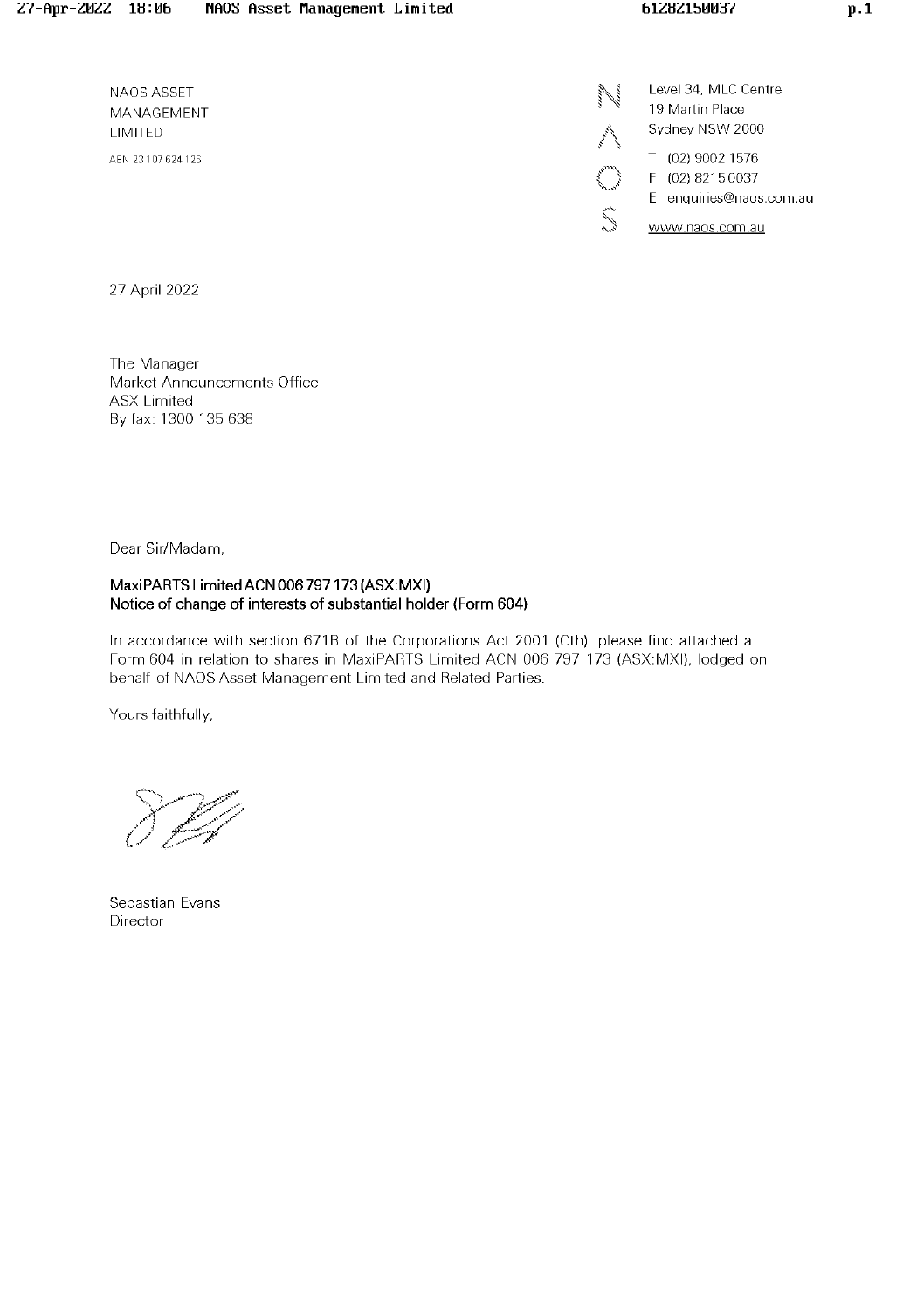604 page 1/2 15 July 2001

# **Form 604**

Corporations Act 2001 Section 671B

# Notice of change of interests of substantial holder

To Company Name/ Scheme

MaxiPARTS Limited (ASX:MXI)

ACN/ARSN

ACN 006 797 173

#### 1. Details of substantial holders(1)

NAOS Substantial Holders referred to in Annexure A.

| There was a change in the interests of the<br>substantial holder on | 26/04/2022 |
|---------------------------------------------------------------------|------------|
| The previous notice was given to the company on                     | 6/04/2022  |
| The previous notice was dated                                       | 6/04/2022  |

#### 2. Previous and present voting power

The total number of votes attached to all the voting shares in the company or voting interests in the scheme that the substantial holder or an associate (2) had a relevant interest (3) in when last required, and when now required, to give a substantial holding notice to the company or scheme, are as follows:

| Class of securities (4) | Previous notice |                  | Present notice |                  |
|-------------------------|-----------------|------------------|----------------|------------------|
|                         | Person's votes  | Voting power (5) | Person's votes | Voting power (5) |
| <b>Ordinary Shares</b>  | 6.469.498       | 13.65%           | 7.072.770      | 14.92%           |

#### 3. Changes in relevant interests

Particulars of each change in, or change in the nature of, a relevant interest of the substantial holder or an associate in voting securities of the company or scheme, since the substantial holder was last required to give a substantial holding notice to the company or scheme are as follows:

| Date of<br>change           | Person whose<br>relevant interest<br>changed | Nature of change (6) | Consideration<br>given in relation<br>to change (7) | Class and<br>number of<br>securities<br>affected | Person's votes<br>affected |  |
|-----------------------------|----------------------------------------------|----------------------|-----------------------------------------------------|--------------------------------------------------|----------------------------|--|
| Refer to <b>Annexure B.</b> |                                              |                      |                                                     |                                                  |                            |  |

#### 4. **Present relevant interests**

Particulars of each relevant interest of the substantial holder in voting securities after the change are as follows:

| Holder of                  | Registered | Person entitled to | Nature of    | Class and  | Person's votes |
|----------------------------|------------|--------------------|--------------|------------|----------------|
| relevant                   | holder of  | be registered as   | relevant     | number of  |                |
| interest                   | securities | holder (8)         | interest (6) | securities |                |
| Refer to <b>Annexure C</b> |            |                    |              |            |                |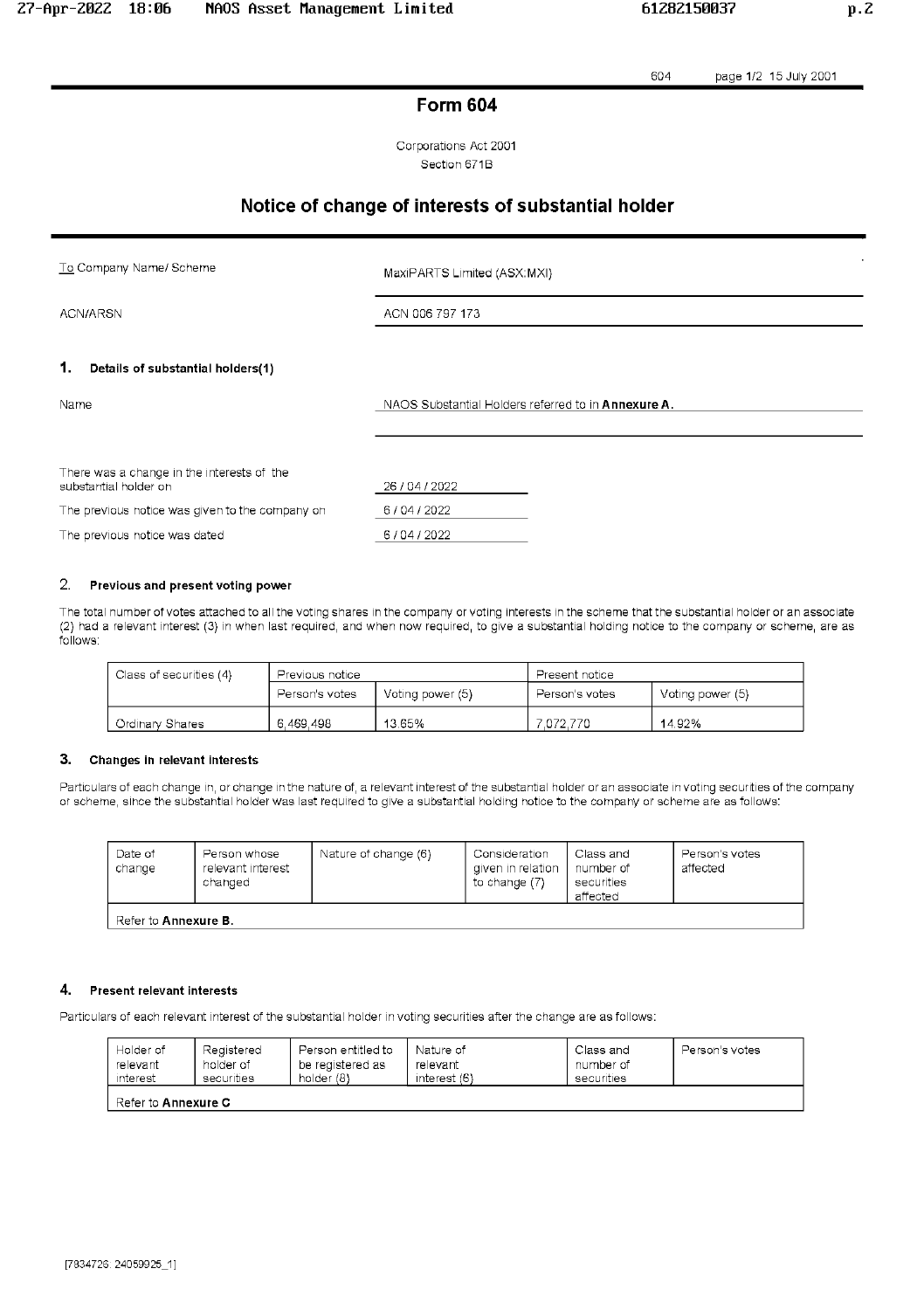## 5. Changes in association

The persons who have become associates (2) of, ceased to be associates of, or have changed the nature of their association (9) with, the substantial holder in relation to voting interests in the company or scheme are as follows:

| Name of AC/ARSN (if applicable) | Nature of association |
|---------------------------------|-----------------------|
|                                 |                       |
|                                 |                       |
|                                 |                       |

## 6. Addresses

The addresses of persons named in this form are as follow:

| Name                     | Address                                                         |
|--------------------------|-----------------------------------------------------------------|
| NAOS Substantial Holders | Level 34, MLC Centre, 19 Martin Place, Sydney NSW 2000<br>- C/- |

### **Signature**

| print name | Sebastian Evans | capacity | On behalf of the NAOS Substantial Holders |
|------------|-----------------|----------|-------------------------------------------|
| sign here  | بركيبكو         | date     | 27/04/2022                                |

### **DIRECTIONS**

- If there are a number of substantial holders with similar or related relevant interests (eg. a corporation and its related corporations, or  $(1)$ the manager and trustee of an equity trust), the names, could be included in an annexure to the form. If the relevant interests of a group of persons are essentially similar they may be referred to throughout the form as a specifically named group if the membership of each group, with the names and addresses of members is clearly set out in paragraph 6 of the form.
- See the definition of "associate" in section 9 of the Corporations Act 2001.  $(2)$
- See the definition of "relevant interest" in sections 608 and 671B(7) of the Corporations Act 2001.  $(3)$
- The voting shares of a company constitute one class unless divided into separate classes.  $(4)$
- The person's votes divided by the total votes in the body corporate or scheme multiplied by 100.  $(5)$
- Include details of:  $(6)$ 
	- any relevant agreement or other circumstances because of which the change in relevant interest occurred. If subsection  $(a)$ 671B(4) applies, a copy of any document setting out the terms of any relevant agreement, and a statement by the person giving full and accurate details of any contact, scheme or arrangement, must accompany this form, together with a written statement certifying this contract, scheme or arrangement; and
	- any qualification of the power of a person to exercise, control the exercise of, or influence the exercise of, the voting powers  $(b)$ or disposal of the securities to which the relevant interest relates (indicating clearly the particular securities to which the qualification applies).

See the definition of "relevant agreement" in section 9 of the Corporations Act 2001.

Details of the consideration must include any and all benefits, money and other, that any person from whom a relevant interest was acquired has, or may, become entitled to receive in relation to that acquisition. Details must be included even if the benefit is conditional  $(7)$ on the happening or not of a contingency. Details must be included of any benefit paid on behalf of the substantial holder or its associate in relation to the acquisitions, even if they are not paid directly to the person from whom the relevant interest was acquired.

- If the substantial holder is unable to determine the identity of the person (eg. if the relevant interest arises because of an option) write  $(8)$ "unknown"
- Give details, if appropriate, of the present association and any change in that association since the last substantial holding notice.  $(9)$